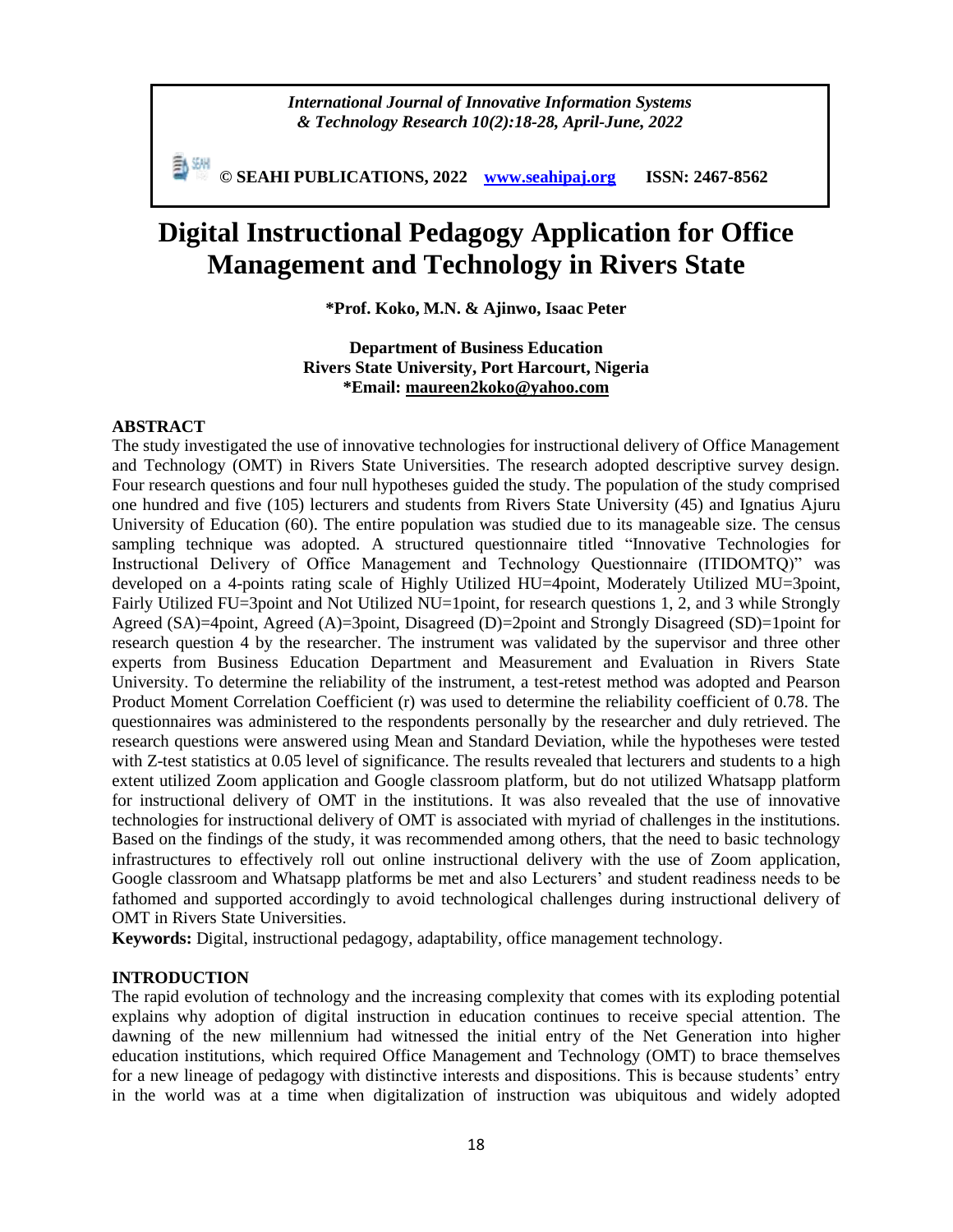throughout the world. In Ali (2018) it was revealed that students tend to have a strong bonding with digital technology that support education.

Digitalization of instruction is the type of teaching that is facilitated by technology or teaching through digital media. Contextually, Holzberger, Philipp and Kunter (2013) regarded digital teaching as delivery with digital forms of media such texts or pictures through the internet in order to enhance teacher's effectiveness or promote personal knowledge and skills. This suggests that digital instruction is meant to enhance teaching and learning by exploring new technologies. Therefore, digital teaching is an instructional practice that ultimately helps teachers through various digital means such as the internet, corporate network, computers, satellite broadcasting, audiotapes, among others (Ming-Hung, Huang-Cheng, & KuangSheng, 2017).These mediums are applied in a broad range of technology-enhanced educational strategies including blended learning, network-based learning, computer-based learning, virtual classrooms, digital cooperation and other strategies that rely on digital tools (Lauren, 2020).

More than a decade ago, various inventions are continually uprising that could enhance teaching and other administrative works (Koko & Okogun, 2020). According to Bao (2020) some universities such as Harvard, MIT, Yale, Oxford, Cambridge, Tsinghua, Peking University, among others are moving into digital pedagogy. Most educational institutions in Nigeria are currently based only on traditional methods of teaching including schools, colleges and universities (Dhawan, 2020). However, some academic units have introduced the use of technology to facilitate academic activities and revamp old procedures. These conspicuous perceptions provided the intrinsic motivation for a change in the instructional pedagogy of Office Management and Technology in Rivers State universities. Instructional pedagogy of Office Management and Technology involves purposeful and meaningful transfer of knowledge, skills, competencies and attitude formation in formal educational set-up. The new era of digital explosion has changed the traditional way of instructional delivery in the classroom to a more innovative, interesting and fascinating one, which is regarded as active, integrative and evaluative in nature.

Office Management and Technology (OMT) is a comprehensive term referring to those aspects of the educational process involving general education, the study of technologies and related sciences, and the acquisition of practical skills, attitudes, understanding and knowledge relating to occupations in various sectors of economic and social life. Office Management and Technology programme in Nigeria was designed by the National Board for Technical Education (NBTE), to replace the Secretarial Studies programme offered in Nigerian Universities. Office Management and Technology is now the new name for the former Secretarial Studies. The nomenclature varies depending on the one institution to another, most time used interchangeably. In Rivers State University it is called Office Management and Technology (OMT), Office Information Management (OIM) in Ignatius Ajuru University and Office Technology Management (OMT) etc in other institutions. This was approved in 2004 by NBTE, the supervising body for Universities in Nigeria. This approval was accompanied with a mandatory new curriculum (Atueyi, 2010). The objectives, theoretical and practical contents of the new curriculum are geared towards integrating graduate students of OMT programme into the evolution of digital technology. The digital educational resource Zoom has helped to introduce a number of innovations into instructional delivery. The widespread use of methods, activities and tools of Computer Assisted Learning enabled many teachers all over the world, including Office and Technology Management, to enhance their teaching and maximize learning opportunities for their students. Opportunely, more and more high schools on the one hand and households on the other have computers and internet access to make digital teaching and learning possible. Zoom application is a cloud based service which offers Meetings and Webinars and provides content sharing and video conferencing capability. It helps, for example OMT teachers to bring their students together in a frictionless environment to get more done. Zoom is the leader in modern enterprise video communications, with an easy, reliable cloud platform for video and audio conferencing, collaboration, chat, and webinars across mobile devices, desktops, telephones and room systems. Zoom application grants OMT teachers to present the content of their lessons in various ways. For example Zoom's screen sharing can give teachers a great opportunity to develop students' intercultural skills by sharing engaging materials such as videos and articles, and presentations (Annastashia, 20018).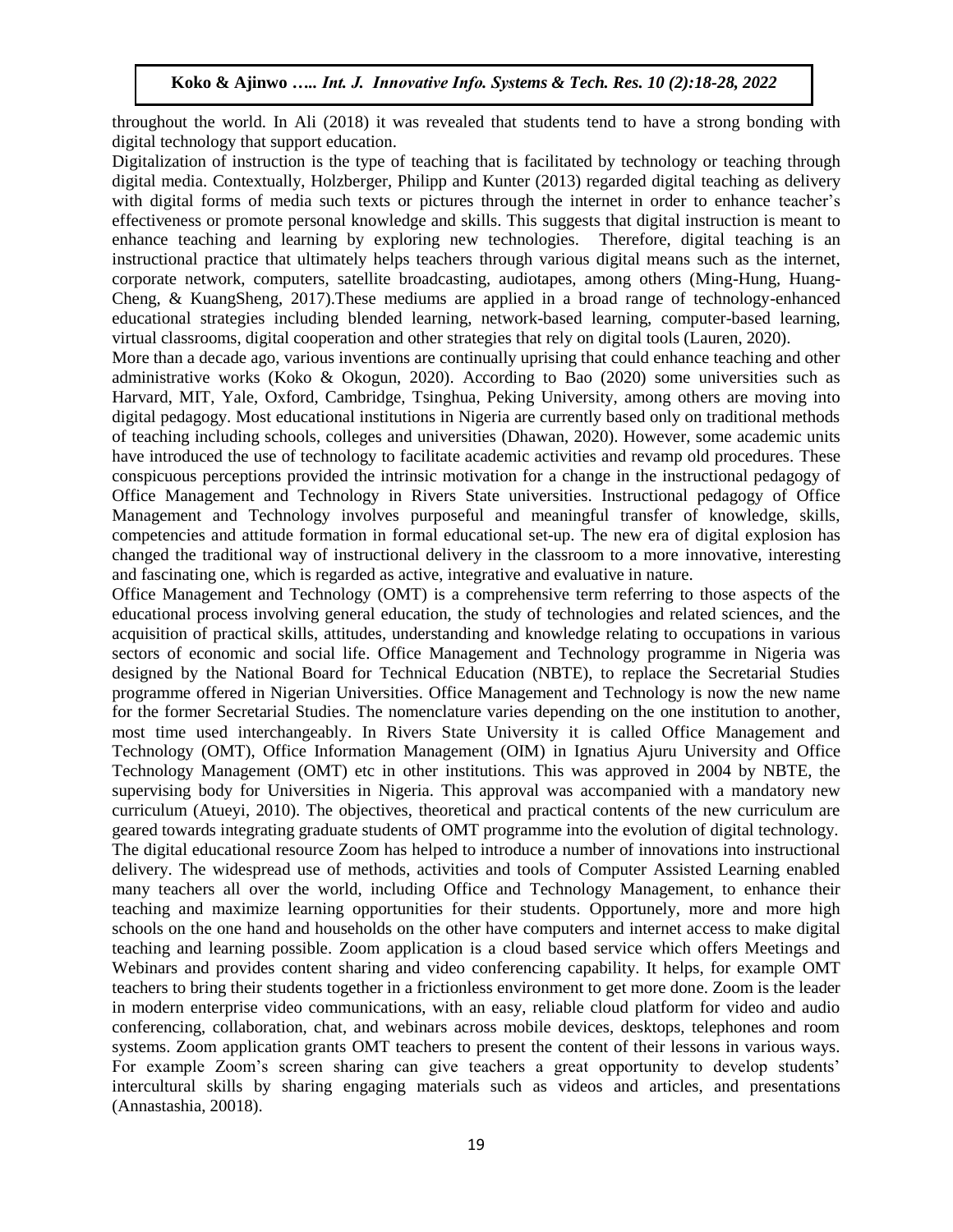Another trending digital approach to instructional pedagogy for OMT programme delivery is the use of Google classroom platform. The Google classroom platform serves as a part of a strategy that uses digital tools to facilitate lecturers and students in the teaching process (Ocampo, 2017). Google Classroom platform is an internet-based service provided by Google as an e-learning system (Martínez-Monés, 2017). In Google Classroom, OMT lecturers can provide materials on the subject being taught. The lecturers can post some teaching materials, assign tasks for students, and upload the students' grade, so that they can immediately see the scores obtained in the course. In addition, Google Classroom platform also minimizes the costs incurred due to the use of more affordable stationery and other materials, and can minimize time factor (Pengnate, 2018) by providing all the essential services needed during and after instructional delivery of OMT. Most lecturers across the globe are showing support for increased levels of digitalized teaching such as google classroom, blog, Whatsapp etc in the classroom by providing varieties of teaching support (Linus, 2015).

Based on this lecturer's interest, there is an increase in the number of people joining Whatsapp social networks as an innovative pedagogy in higher institutions. Whatsapp seen as a programme that ease the interaction between individuals and groups, provide various opportunities for social feedback and support the formation of tangled social relations (Boyd, 2013). Therefore, the presence of positive and negative sides of Whatsapp platform does not change the fact that these tools are rapidly becoming popular, gaining an important place in our lives, and starting to take their place in education. According to Koko (2011), every office worker of today is most likely to encounter the use of one office technology gadget or the other in the course of administrative performance, and therefore may be faced with the challenge of carrying out his/her official duties more efficiently as he or she struggle with the new technology. However, in studies on the use of different instant messaging platforms in education, it is also determined that these applications have potential to increase instructional delivery in higher institutions (Smit, 2012), learners' being active in their studies (Cifuentes & Lents, 2010), hence, will serves as an alternative mode for instructional delivery of OMT in Rivers State Universities.

#### **Statement of the Problem**

In recent years there has been an increase interest on how technology could best be harnessed to improve the efficiency and effectiveness of instructional delivery at all levels, and in both formal and non-formal settings. Nigerian universities are faced with a number of challenges such as lack of computers, computer laboratories, internet, social medias, teleconferencing devices, digital library, and the problem of digital classroom (zoom, google classroom and whatsapp) among others (Jegede & Owolabi, 2017). The level of digital instructional compliance in the system appears to be low. An examination of studies shows that there is dearth of facilities in the use of digital tools such as Zoom application, Google classroom, and WhatsApp platforms as an instructional resources for the effective innovative pedagogy of Office Management and Technology in higher institutions (Alharbi, 2014, Hartley, 2015)). However, there is a notion that digital environment offers lecturers an improved teaching experience when compared to a more traditional teaching environment, and that student who participates on online learning university courses using digital tools such as Zoom application, Google-Classroom platform, WhatsApp platform, Twitter, Blogs etc, achieves better grades than students who studied in traditional learning settings (Hartley, 2015). While digitalization has been the norm and culture of the developed societies, the application for instructional delivery in the developing countries like Nigeria is still at its emerging stage. Therefore, the study examined the level of adoption and use of digital technologies like Zoom application, Google-Classroom and WhatsApp platforms for instructional delivery of Office Management and Technology in Rivers State Universities.

#### **Purpose of the Study**

 The purpose of this study was to investigate the extent to which digital technologies are used for instructional delivery of Office Management and Technology (OMT) in Rivers State Universities. Specifically, the study examined the extent;

- 1 To which Zoom application is used as instructional delivery of OMT in Rivers State Universities.
- 2. To which Google classroom platform is used as instructional delivery of OMT in Rivers State Universities.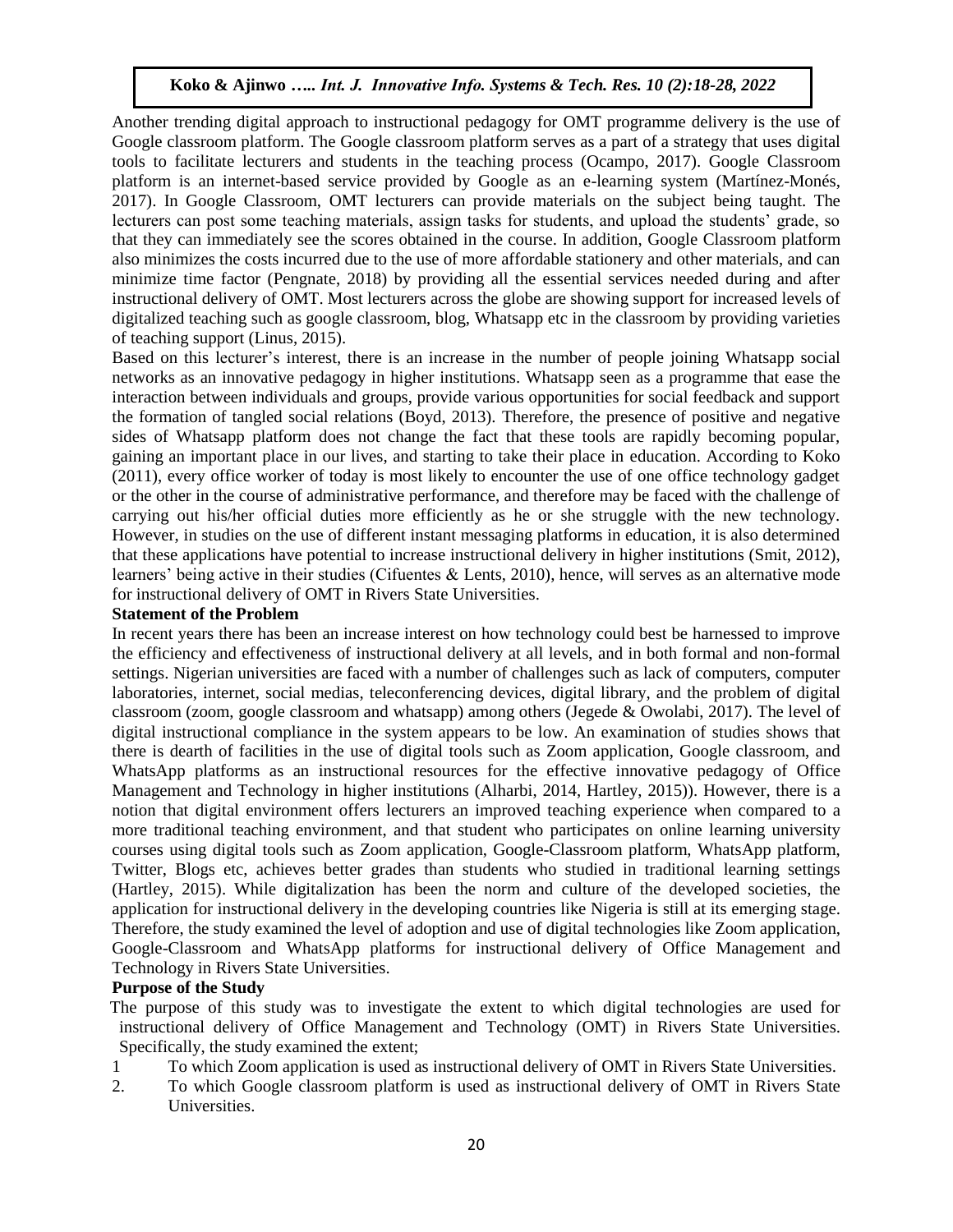3. To which WhatsApp platform is used as instructional delivery of OMT in Rivers State Universities.

# **Research Questions**

The following research questions guided the study:

- 1. What is the extent to which Zoom application is used as instructional delivery of OMT in Rivers State Universities?
- 2. What is the extent to which Google classroom platform is used as instructional delivery of OMT in Rivers State Universities?
- 3. What is the extent to which WhatsApp platform is used as instructional delivery of OMT in Rivers State Universities?

# **Hypotheses**

The following hypotheses were formulated and tested at 0.05 significant level:

- **Ho1:** There is no significant difference in the mean response of lecturers and students as regards the extent to which Zoom application is used as instructional delivery of OMT in Rivers State Universities.
- **Ho2:** There is no significant difference in the mean response of lecturers and students as regards the extent to which Google classroom platform is used as instructional delivery of OMT in Rivers State Universities.
- **Ho3:** There is no significant difference in the mean response of lecturers and students as regards the extent to which WhatsApp platform is used as instructional delivery of OMT in Rivers State Universities.

# **METHODOLOGY**

The study adopted the descriptive survey design. This study was carried out in Rivers State. The population of the study comprised one hundred and five (105) RSU/ IAUE OMT lecturers and students. Since the population size is manageable the entire population was studied, and the census sampling technique was adopted. The instrument for data collection was a self-constructed questionnaire title "Digitalization of Instructional Delivery of Office Management and Technology Questionnaire (DIDOMTQ)". The instrument was validated by three experts, two in the Department of Business Education and one in Measurement and Evaluation in Rivers State University. Their suggestions were incorporated into the final design of the instrument which made the questionnaire to have face and content validity. The reliability of the instrument was established through a test re-test and was correlated using Pearson Product Moment Correlation Coefficient (r) and a reliability coefficient 0.78 was obtained. One hundred and five (105) copies of the instrument was administered to the respondents through personal contact and all duly retrieved after filling. The data collected was analyzed using Mean and Standard Deviation for research questions, while the hypotheses were tested using Z-test statistical tool at 0.05 level of significance. Data obtained from the respondents was analyzed using a modified 4-point rating scale of Highly Utilized (HU)=4point, Moderately Utilized (MU)=3point, Fairly Utilized (U)=2point, and Not Utilized (NU)=1point. Any item with a mean value equal to or greater than 2.50 was regarded as utilized by the respondents, while mean values less than 2.50 was regarded as not utilized by the respondents.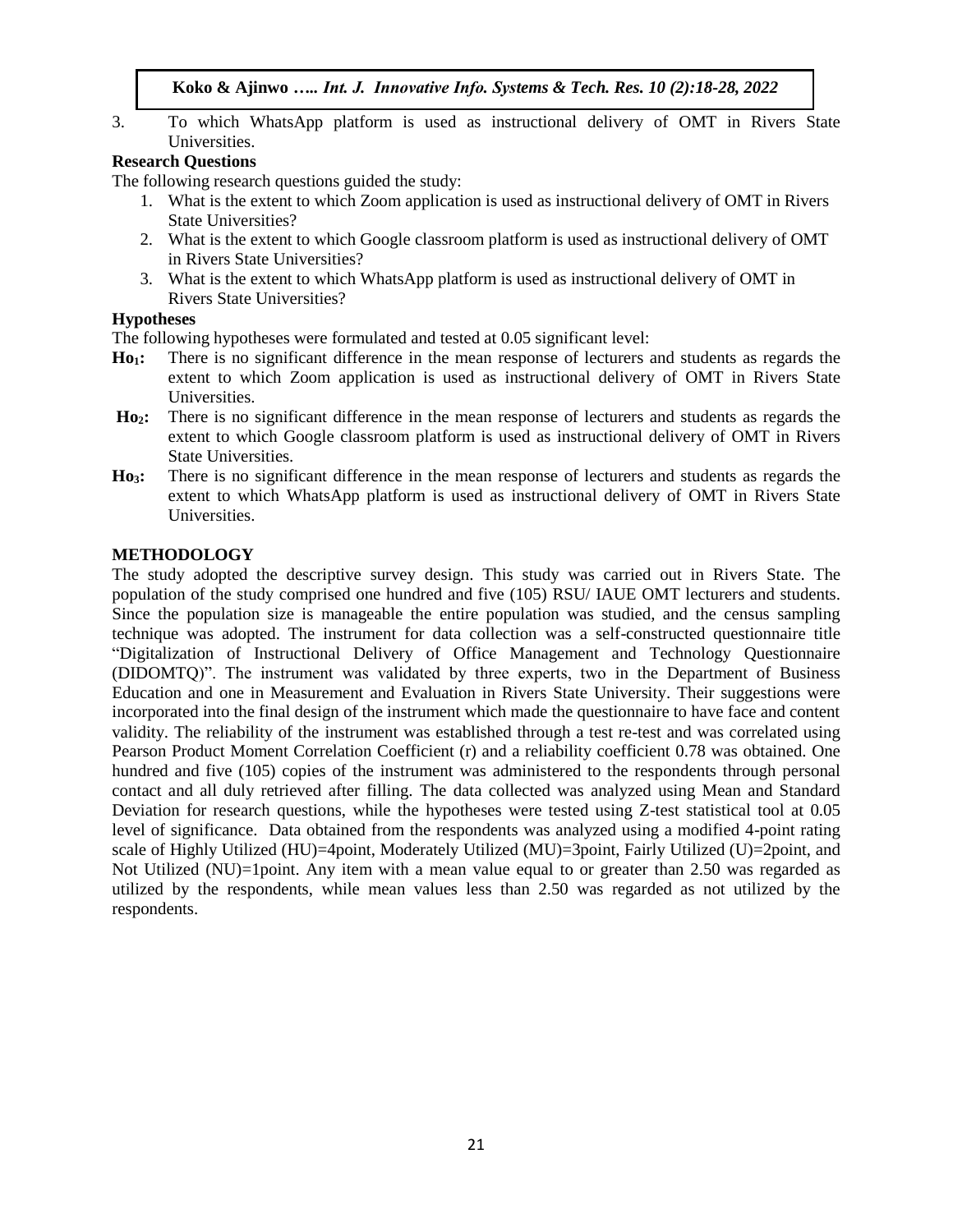# **RESULTS**

**Research Question 1**

*What is the extent to which Zoom application is used as instructional delivery of OMT in Rivers State Universities?*

**Table 1: Analysis of Mean Scores of Lecturers and Students on the Extent to which Zoom Application is Used as Instructional Delivery of OMT.**

|     |                                                                                                                                             | $(N=105)$      |                 |                 |                |                 |                 |  |  |
|-----|---------------------------------------------------------------------------------------------------------------------------------------------|----------------|-----------------|-----------------|----------------|-----------------|-----------------|--|--|
| S/N | <b>Extent to which Zoom</b><br>application is used as<br>instructional delivery of OMT.                                                     | Lectors(11)    |                 | <b>Decision</b> | Students(94)   |                 | <b>Decision</b> |  |  |
|     |                                                                                                                                             | $\mathbf{X}_1$ | SD <sub>1</sub> |                 | $\mathbf{X}_2$ | SD <sub>2</sub> |                 |  |  |
| 1.  | Lecturers use Zoom application<br>to present varieties of teaching<br>methods for<br>students'<br>easy<br>comprehension.                    | 2.67           | 0.62            | U               | 2.58           | 0.17            | U               |  |  |
| 2.  | Students use Zoom to reflect on<br>their lesson by recording video                                                                          | 1.85           | 0.72            | <b>NU</b>       | 2.26           | 0.74            | <b>NU</b>       |  |  |
| 3.  | The use of Zoom screen sharing<br>lecturers<br>great<br>gives<br>$\mathbf{a}$<br>opportunity to develop students'<br>skill.                 | 2.59           | 0.18            | U               | 2.92           | 1.21            | U               |  |  |
| 4.  | Zoom features is used to bring<br>students together in a frictionless                                                                       |                |                 |                 |                |                 |                 |  |  |
|     | environment.                                                                                                                                | 3.09           | 1.02            | U               | 2.53           | 0.45            | U               |  |  |
| 5.  | Zoom application is used to<br>allow students make constructive<br>feedback.                                                                | 1.44           | 0.76            | <b>NU</b>       | 2.12           | 0.89            | <b>NU</b>       |  |  |
| 6.  | Zoom application is used for 3.39<br>recording lesson and watch them<br>again to assess the students and<br>teachers strength and weakness. |                | 0.62            | U               | 2.75           | 0.78            | U               |  |  |
|     | <b>Grand Mean/SD</b>                                                                                                                        | 2.50           | 0.65            | U               | 2.69           | 0.70            | U               |  |  |

**Source***: Field Survey, 2022.*

Table 1 shows the extent to which Zoom application is use in instructional delivery of Office Management and Technology (OMT) in Rivers State Universities (RSU, IAUE,). The table revealed that out of the 6 Zoom application items listed only two (2) were moderately used while four (4) was of a high extent utilized for instructional delivery of OMT in in Rivers State Universities, with the mean value of 2.50 and 2.69 from RSU and IAUE lectures and students respectively, which are equal or higher than the average mean score of 2.5. This indicates that Zoom applications are highly utilized by lecturers as instructional delivery of OMT in the institutions.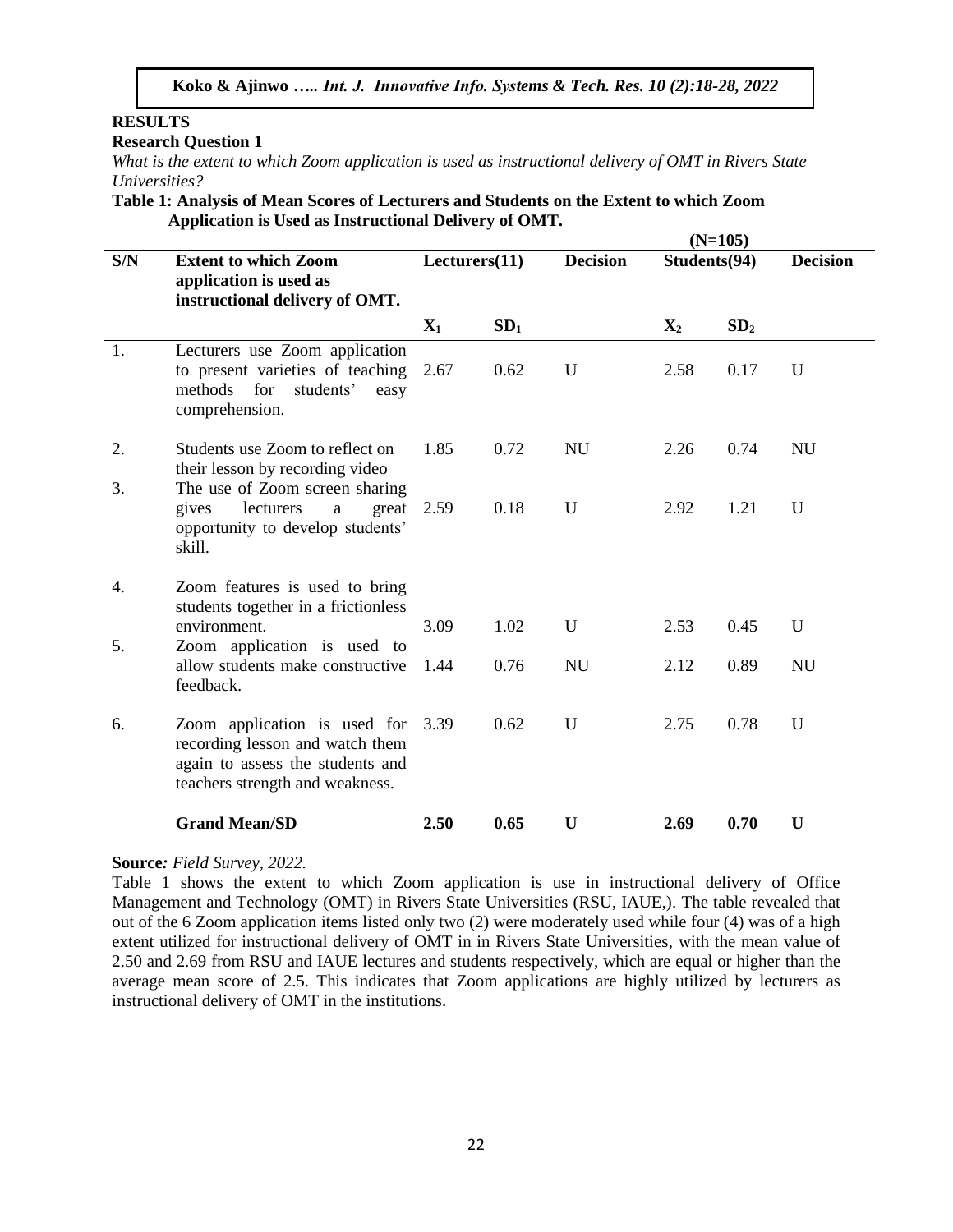**Research Question 2** 

*What is the extent to which Google classroom platform is used as instructional delivery of OMT in Rivers State Universities?*

**Table 2: Analysis of Mean Scores of Lecturers and Students on the Extent to which Google Classroom Platform is Used as Instructional Delivery of OMT.**

|     |                                                                                                                              |                |                 |                 | $(N=105)$      |                 |                 |
|-----|------------------------------------------------------------------------------------------------------------------------------|----------------|-----------------|-----------------|----------------|-----------------|-----------------|
| S/N | <b>Extent to which Google classroom</b><br>platform is used as instructional delivery<br>of OMT.                             | Lectors(11)    |                 | <b>Decision</b> | Students(94)   |                 | <b>Decision</b> |
|     |                                                                                                                              | $\mathbf{X}_1$ | SD <sub>1</sub> |                 | $\mathbf{X}_2$ | SD <sub>2</sub> |                 |
| 1.  | Google classroom platform is created and<br>used to distribute task to students in a<br>paperless form                       | 3.21           | 1.25            | U               | 2.84           | 1.02            | $\mathbf U$     |
| 2.  | Google classroom platform is not used as a<br>means of instruction delivery in.                                              | 1.56           | 0.91            | <b>NU</b>       | 2.I1           | 0.76            | <b>NU</b>       |
| 3.  | Lecturers most times use Google classroom<br>platform to get feedback from students in<br>OMT class.                         | 2.92           | 1.03            | U               | 3.02           | 0.92            | $\mathbf U$     |
| 4.  | Use Google classroom platform as<br>instructional material for recording and<br>illustration of OMT information              | 3.04           | 0.67            | U               | 2.61           | 1.25            | $\mathbf U$     |
| 5.  | Google classroom platform is use to make<br>calculations and proofs that encourages<br>students participation and retention. | 2.67           | 0.81            | U               | 2.65           | 0.82            | U               |
| 6.  | Lecturers use Google classroom platform to<br>encourage active participation in visual class.                                | 3.30           | 0.87            | $\mathbf U$     | 2.87           | 1.11            | U               |
|     | <b>Grand Mean/SD</b>                                                                                                         | 2.78           | 0.92            | U               | 2.68           | 0.98            | U               |

**Source:** *Field survey, 2022.*

Table 2 shows the extent to which Google classroom platform is used for instructional delivery of Office Management and Technology (OMT) in Rivers State Universities (RSU, IAUE,). The table revealed that out of the 6 Google classroom platform items listed only one (1) was not used while five (5) was of a high extent utilized for instructional delivery of OMT in in Rivers State Universities, with the mean value of 2.78 and 2.68 from RSU and IAUE lectures and students respectively, which are higher than the average mean score of 2.5. This indicates that Google classroom platforms are highly utilized by lecturers as instructional delivery of OMT in the institutions.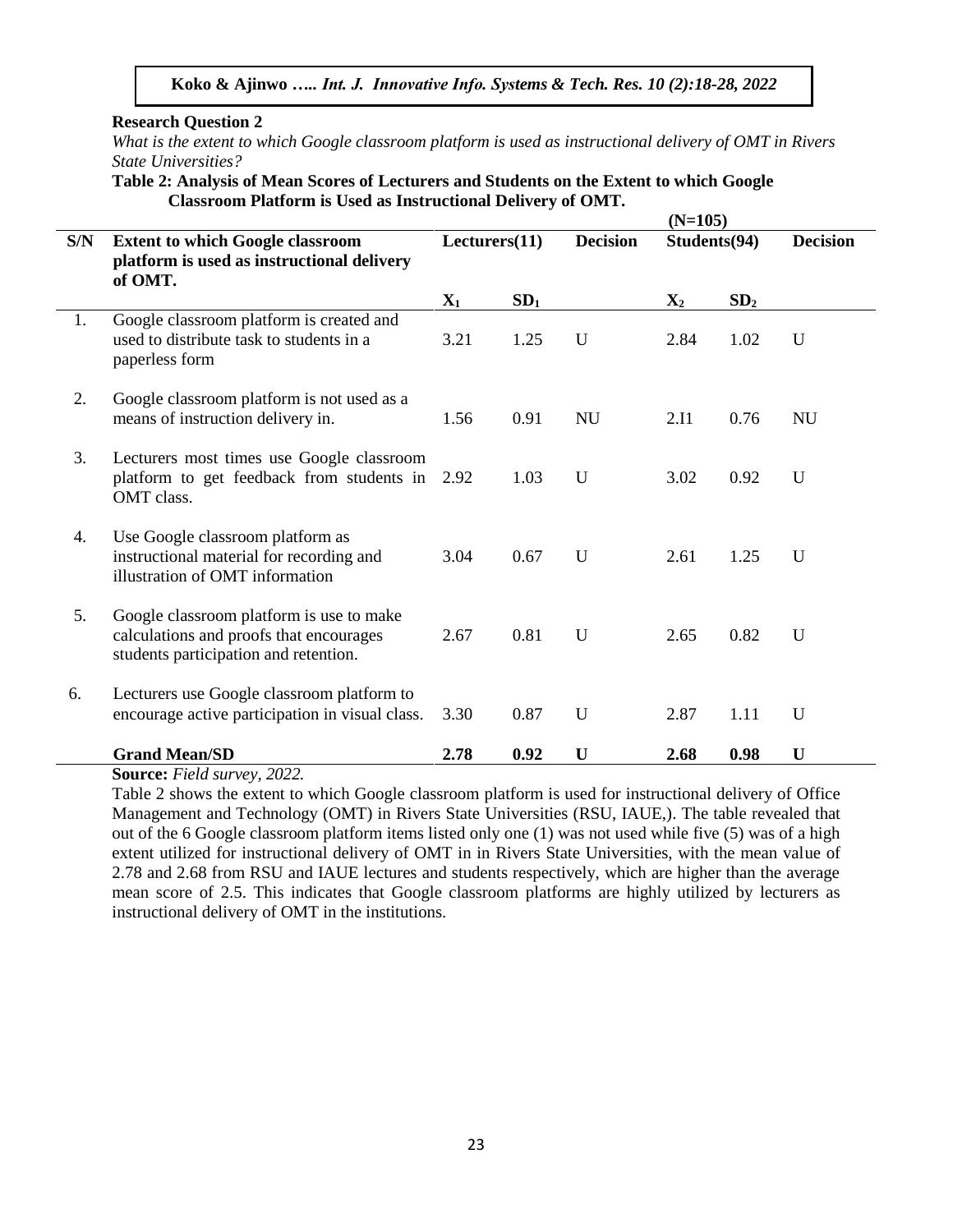**Research Question 3**

*What is the extent to which WhatsApp platform is used as instructional delivery of OMT in Rivers State Universities?*

**Table 3: Analysis of Mean Scores of Lecturers and Students on the Extent to which WhatsApp Platform is used as Instructional Delivery of OMT.**

|     |                                                                                                                                                                  | $(N=105)$      |                 |                 |                |                 |                 |  |  |
|-----|------------------------------------------------------------------------------------------------------------------------------------------------------------------|----------------|-----------------|-----------------|----------------|-----------------|-----------------|--|--|
| S/N | Extent to which WhatsApp platform is Lecturers(11)<br>used as instructional delivery of OMT.                                                                     |                |                 | <b>Decision</b> | Students(94)   |                 | <b>Decision</b> |  |  |
|     |                                                                                                                                                                  | $\mathbf{X}_1$ | SD <sub>1</sub> |                 | $\mathbf{X}_2$ | SD <sub>2</sub> |                 |  |  |
| 1.  | WhatsApp platform is used as an effective<br>application for presenting an instructional<br>programme that will enhance academic<br>performance of OMT students. | 1.78           | 0.82            | <b>NU</b>       | 2.26           | 0.45            | <b>NU</b>       |  |  |
| 2.  | Used as instructional delivery to improve the<br>quality of teaching and enhance students'<br>active participation.                                              | 2.17           | 0.96            | <b>NU</b>       | 1.85           | 0.57            | <b>NU</b>       |  |  |
| 3.  | Educators view the use of WhatsApp in OMT<br>as a means of discouraging students' hard<br>work.                                                                  | 1.47           | 0.88            | <b>NU</b>       | 1.55           | 0.70            | <b>NU</b>       |  |  |
| 4.  | Whatsapp platform is used to create the sense<br>of belonging in instructional delivery of 2.12<br><b>OMT</b>                                                    |                | 0.89            | <b>NU</b>       | 1.83           | 0.75            | <b>NU</b>       |  |  |
| 5.  | Whatsapp platform is used to increase social<br>interaction among students in course related<br>topic.                                                           | 2.00           | 0.91            | <b>NU</b>       | 2.03           | 0.89            | <b>NU</b>       |  |  |
| 6.  | Whatsapp platform used to enhance students<br>motivation and eliminate<br>environmental<br>barrier in instructional delivery of OMT                              | 2.78           | 0.13            | U               | 1.83           | 0.99            | <b>NU</b>       |  |  |
|     | <b>Grand Mean/Std</b>                                                                                                                                            | 2.05           | 0.76            | <b>NU</b>       | 1.89           | 0.72            | <b>NU</b>       |  |  |

**Source:** *Field survey, 2022.*

Table 3 shows the extent to which WhatsApp platform is use as instructional delivery of Office Management and Technology (OMT) in Rivers State Universities (RSU, IAUE,). The table revealed that all the 6 WhatsApp platform items listed were of low extent used in the instructional delivery of OMT in in Rivers State Universities, with the mean value of 2.05 and 1.89 from RSU and IAUE lectures and students respectively, which are lower than the average mean score of 2.5. This indicates that WhatsApp platform is not utilized by lecturers as instructional delivery of OMT in Rivers State Universities.

# **Hypotheses 1**

**H01:** There is no significant difference in the mean response of lecturers and students as regards the extent to which Zoom application is used as instructional delivery of OMT in Rivers State **Universities**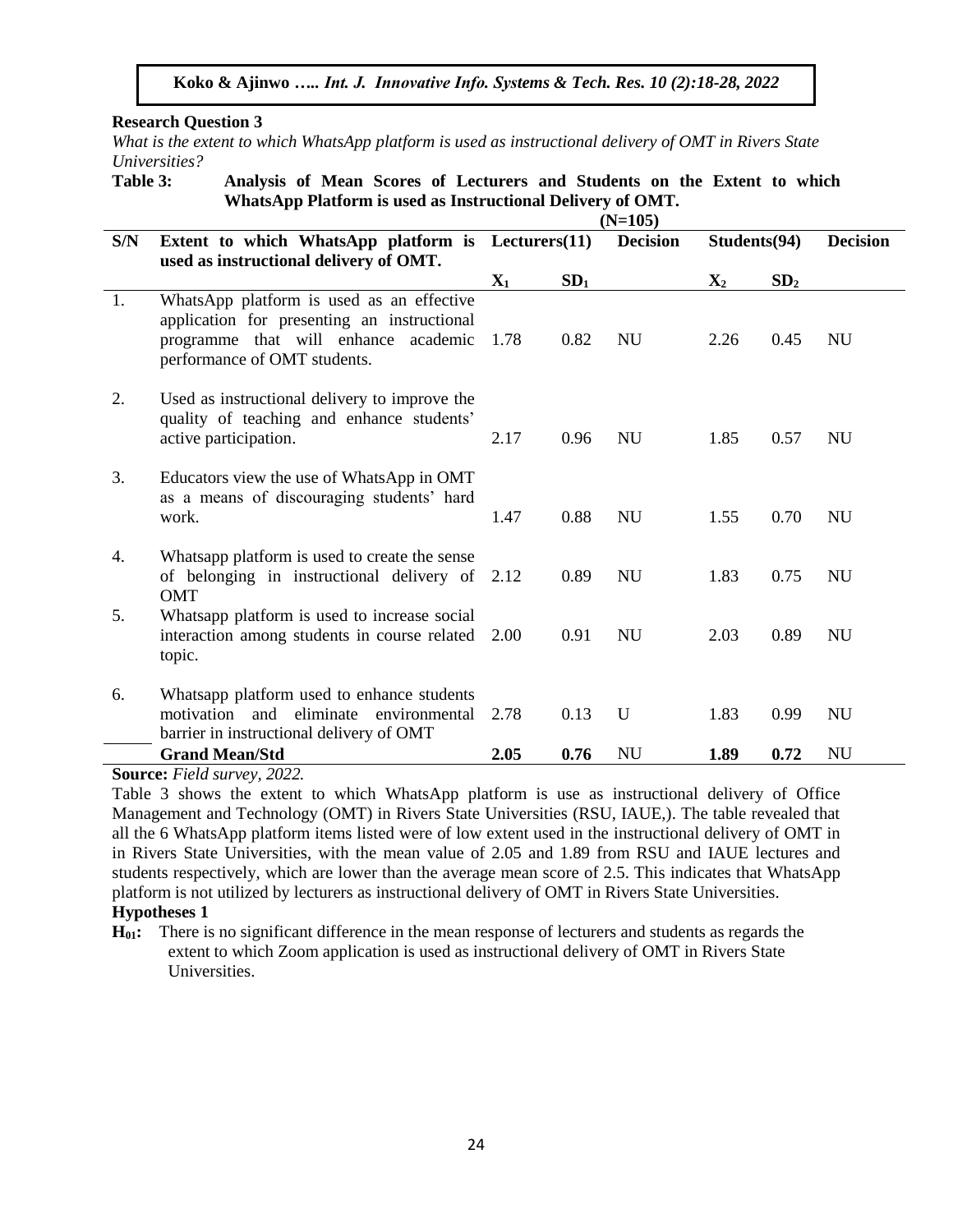|                  |    | Used as Instructional Delivery of OMT. |      |     |      |                  |        |                 |  |
|------------------|----|----------------------------------------|------|-----|------|------------------|--------|-----------------|--|
| <b>Groups</b>    | N  | Mean SD                                |      | DF  |      | $Z_{\text{val}}$ | Z-crit | <b>Decision</b> |  |
| <b>LECTURERS</b> | 11 | 2.50                                   | 0.65 | 103 | 0.05 | 1.12             | 1.96   | Accepted        |  |
| <b>STUDENTS</b>  | 94 | 2.69                                   | 0.70 |     |      |                  |        |                 |  |

**Table 4: Z-test Analysis of Lecturers and Students on the Extent to which Zoom Application is** 

#### **Source**: Field survey, 2022.

Table 4 shows that the calculated z-value was 1.12 which was less than the critical or table t-value of 1.96 at 0.05 level of significance and at 103 degree of freedom (df). Therefore, the null hypothesis of no significant difference between the mean response of lecturers and students in OMT on the extent to which Zoom application is used as instructional delivery of OMT in Rivers State universities was accepted. As such from the analysis, it can be concluded that the views of lecturers and students of OMT in Rivers State Universities are the same.

#### **Hypothesis 2**

**Ho2:** There is no significant difference in the mean response of lecturers and Students as regards the extent to which Google classroom platform is used as instructional delivery of OMT in Rivers State Universities.

**Table 5: Z-test Analysis of Lecturers and Students on the Extent to which Google Classroom Platform is Used as Instructional Delivery of OMT.**

| <b>Groups</b>   |    | <b>Mean</b> | <b>SD</b> | DF              | P    | $Z$ -Cal | Z-Crit | <b>Decision</b> |
|-----------------|----|-------------|-----------|-----------------|------|----------|--------|-----------------|
| LECTURERS       |    | 2.78        | 0.92      |                 |      |          |        |                 |
|                 |    |             |           | I <sub>03</sub> | 0.05 | 1.10     | 1.96   | Accepted        |
| <b>STUDENTS</b> | 94 | 2.68        | 0.98      |                 |      |          |        |                 |

#### **Source**: Field survey, 2022.

Table 5 shows that the calculated z-value was 1.10 which was less than the critical or table t-value of 1.96 at 0.05 level of significance and at 103 degree of freedom (df). Therefore, the null hypothesis of no significant difference between the mean response of lecturers and students in OMT on the extent to which Google classroom platform is used as instructional delivery of OMT in Rivers State universities was accepted. As such from the analysis, it can be concluded that the views of lecturers and students of OMT in Rivers State Universities are the same.

# **Hypothesis 3**

**H03:** There is no significant difference in the mean response of lecturers and students as regards the extent to which WhatsApp platform is used as instructional delivery of OMT in Rivers State Universities.

**Table 6: Z-test Analysis of Lecturers and Students on the Extent to which WhatsApp Platform is Use as Instructional Delivery of OMT.**

| <b>Groups</b>         | N  | <b>Mean</b> | <b>SD</b> | DF  | Р    | $\mathbf{Z}_{\text{cal}}$ | Zcrit | <b>Decision</b> |  |
|-----------------------|----|-------------|-----------|-----|------|---------------------------|-------|-----------------|--|
| <b>LECTURERS</b>      |    | 2.55        | 0.71      | 103 | 0.05 | 1.16                      |       | 1.96 Accepted   |  |
| <b>STUDENTS</b>       | 94 | 2.54        | 0.73      |     |      |                           |       |                 |  |
| $0.0000$ $E: 11.0000$ |    |             |           |     |      |                           |       |                 |  |

Source: Field survey, 2022.

Table 6 shows that the calculated z-value was 1.16 which was less than the critical or table t-value of 1.96 at 0.05 level of significance and at 103 degree of freedom (df). Therefore, the null hypothesis of no significant difference between the mean response of lecturers and students in OMT on the extent to which Whasapp platform is used as instructional delivery of OMT in Rivers State universities was accepted. As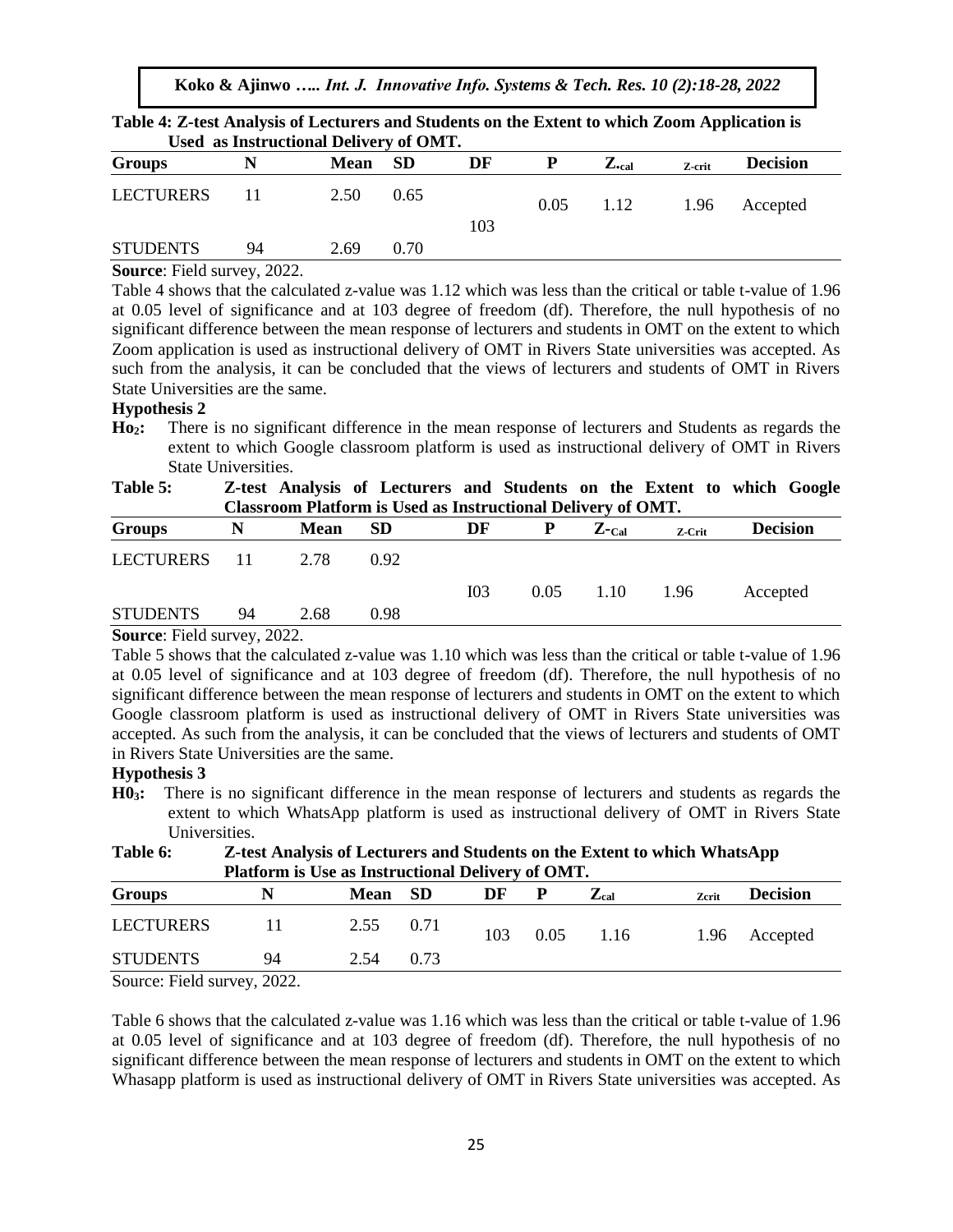such from the analysis, it can be concluded that the views of lecturers and students of OMT in Rivers State Universities are the same.

#### **DISCUSSION OF FINDINGS**

In the course of this study, the researchers investigated the use of digital technology as instructional delivery of Office Technology and Management (OMT) in Rivers State Universities. The findings of this study are discussed as follows:

The extent to which Zoom application is used as digital instructional delivery of OMT in Rivers State Universities. Based on the results of this study, it was revealed that OMT lecturers and student in both universities (RSU and IAUE) to a high extent utilize Zoom digital application in the instructional delivery of OMT in Rivers State Universities. It was also discovered that no significance difference existed in the mean ratings of lecturers and students on the extent to which they use Zoom application as instructional delivery of OMT in Rivers State Universities. This finding is not alone but in line with the result of Hamid, (2015) who observed that Zoom application is a good instructional resource, that OMT lecturers can adopt for effective instructional delivery of OMT programme in higher institutions, hence should be integrated in the instructional delivery process.

Extent to which Google classroom platform is used as instructional delivery of OMT in Rivers State Universities. Based on the findings of this study, the study revealed that OMT lecturers and student in both universities (RSU and IAUE) to a high extent use Google classroom platform in the instructional delivery of OMT in Rivers State Universities. It was also discovered that no significance difference existed in the mean ratings of lecturers and students on the extent to which Google classroom platform is used in the instructional delivery of OMT in Rivers State Universities. This finding is not alone but in consonance with the result of Liu and Chuang, (2016) who observed that Google classroom platform is an innovative and effective instructional resource that OMT lecturers can adopt to enhance instructional delivery of OMT programme in higher institutions.

The extent to which WhatsApp platform is used as instructional delivery of OMT in Rivers State Universities. Based on the results of this study, it was revealed that OMT lecturers and student in both universities (RSU and IAUE) do not utilize WhatsApp platform in the instructional delivery of OMT programme in Rivers State Universities. It was also discovered that no significance difference existed in the mean ratings of lecturers and students on the extent to which WhatsApp platform is used as instructional delivery of OMT in Rivers State Universities. This finding is at variance with the result of Boyed, (2013) who observed that WhatsApp platform is a good innovative tool for instructional delivery in higher institutions of learning which lecturers can use in effective instructional delivery process.

# **CONCLUSION**

There is no doubt that massive digital technological in the world demand a paradigm shift in way we approach our educational goals and aspirations. Many universities and educational institutions in Nigeria have adopted digital instructional methods with the use of zoom application, Google classroom platform, Whatsapp, twitter, myspace, etc including Office Management and Technology to keep abreast the running of education system. Digitalization of instructional delivery of Office Management and Technology (OMT) have great positive impact on instructional delivery of (OMT) profession. Many global issues have call for the increased emphasis on the adoption and use of digital innovative technologies as instructional delivery of OMT in higher institutions. Hence, several digital tools have been provided for effective instructional delivery of OMT in the institutions. Based on the findings of the study, it was concluded that OMT lecturers and students in Rivers State Universities should carry out their instructional delivery process with the use of modern digital instructional technologies like zoom application, Google classroom platform Whatsapp platforms as they stand to promote efficiency and effectiveness.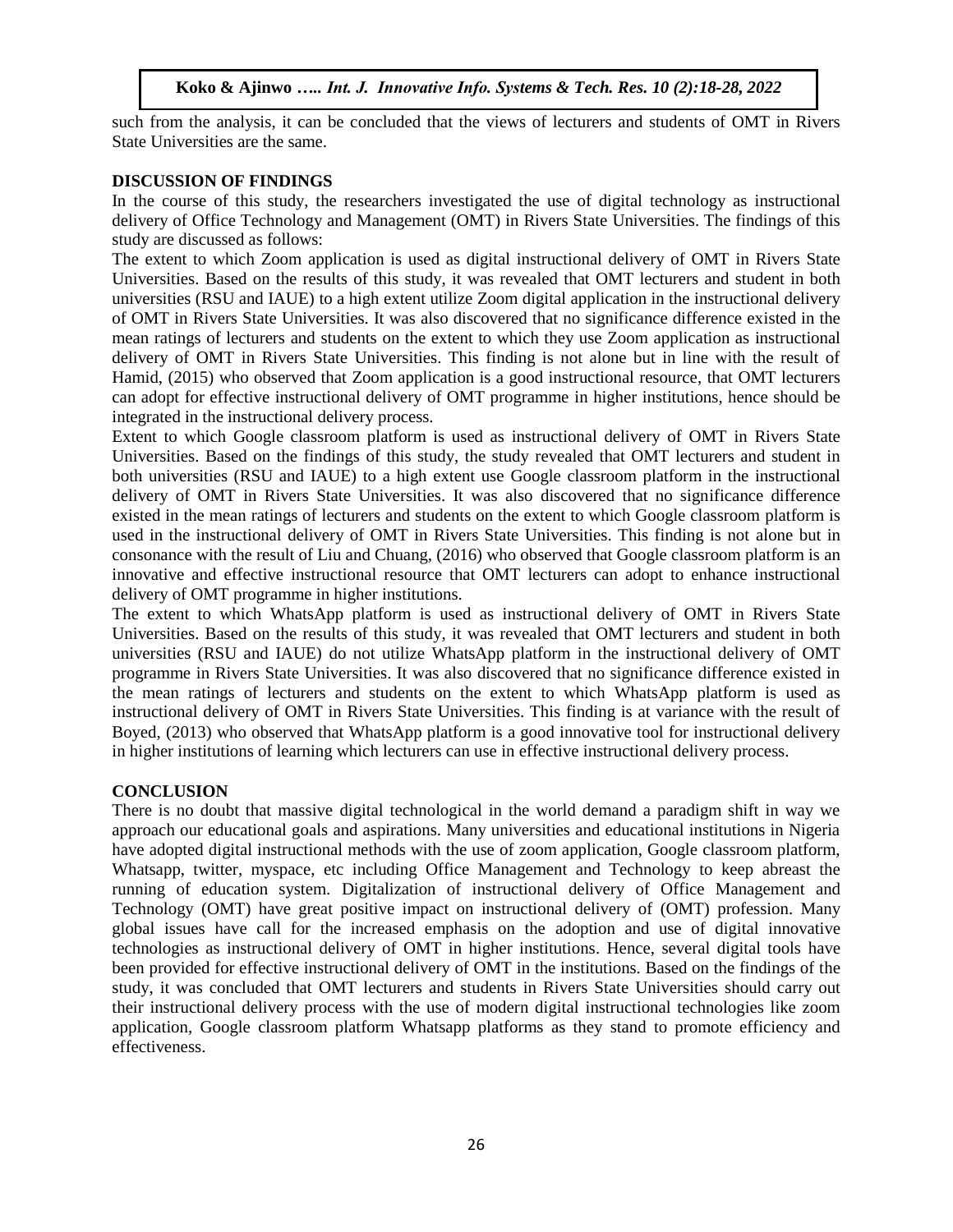#### **RECOMMENDATIONS**

Based on the findings of this study, the following recommendations are made:

- 1. Nigerian Universities need to have basic technology infrastructures to effectively roll out online instructional delivery with the use of Zoom application.
- 2. Students need technological tools to be able to have access to applications and learning platforms via the use of Google classroom.
- 3. Educators also need to have the capacity to use the WhatsApp platform tools effectively to offer lessons in such an interesting mode.
- 4. Lecturers' and student readiness needs to be fathomed and supported accordingly to avoid technological challenges.

#### **REFERENCES**

- Alharbi, .E. (2014). A Study on the use of ICT in teaching secondary schools in Kuwait, Phd thesis, Cardiff metropolitan university Kuwait.
- Ali, W. (2018). Transforming higher education landscape with hybrid/blended approach as an evolving paradigm. *Journal of advances in social science and humanities, 3*(7), 143- 169.
- Ananastasia, Z. (2018), Issues of technical support for e-learning systems in higher education institutions. *International journal of modern education and computer science, 4(2), 38- 44.*
- Atueyi, N.C. (2010). Technology in office technology and management. *ABEN Book of Readings*, 1(10), 6-10.
- Boyd, S. (2013). *Are you ready for social software?* Blog post. Retrieved from <http://www.stoweboyd.com/post> on/23/2/2020.
- Cifuentes, O. E. & Lents, N. H. (2011). Increasing student-teacher interactions at an urban commuter campus through instant messaging and online office hours. *Electronic Journal of Science Education, 14*(1), 1-13.
- Hamid, S. (2015) Identification and prioritization of critical issues for the promotion of e-learning in Pakistan. *Computers in Human Behavior, 3(1), 161-171.*
- Hartley, H.F. (2015). A formative assessment-based mobile learning approach to improving the learning attitudes and achievements of students. *Computers & Education, 56(4), 1023– 1031*
- Jegede, P.O. & Owolabi, A.J. (2008). Computer education in Nigeria secondary schools- Gaps between policy and practice. Meridian. *A Middle School Technology Journal, 6(2), 1-11.*
- Lauren, D. (2020). Digital Learning: What to Know in 2020. Schoology Exchange. Retrieved from <https://www.schoology.com/blog/digital-learning> on May, 9<sup>th</sup> 2022.
- Linus, M. (20015). How can ICT help us to improve education? *Innovations in Education & Teaching International*, 39(4), 271-280.
- Liu, J. & Chang. Z. (2016). Quality in e-learning: A framework for promoting and assuring quality in virtual institutions. *Journal of Computer Assisted Learning, 28(1), 27-41.*

Mertinez-Mone, D. (2017), The current perspectives, theories and practices of mobile learning. *The Turkish Online Journal of Educational Technology, 10(2), 202-208.*

- Ocampo, D, (2017). Learning and teaching in the mobile learning environment of the twenty- first century. Austin, Texas: Austin community college.
- Pangnate, K. (2018). Enhancing quality of education through e-learning: The case study of Allama Iqbal Open University. *Turkish Online Journal of Distance Education, 11(1), 84-97.*
- Plana, M. (2013). *Improving learners' reading skills through instant short messages: USA: Cattin Press.*
- Smit, I. (2012). WhatsApp with blackberry; Can messengers (BBM) be it? In *proceedings of the 14th annual conference on world wide web applications.* Cape town, South Africa: Cape Peninsula University of Technology. *Retrieved from [http://hdl.handle.net](http://hdl.handle.net/) on10/3/2018.* .
- Dhawan, M. (2020). A performance-oriented approach to e-learning in the workplace. *Journal of Educational Technology & Society, 13(4), 167-179.*